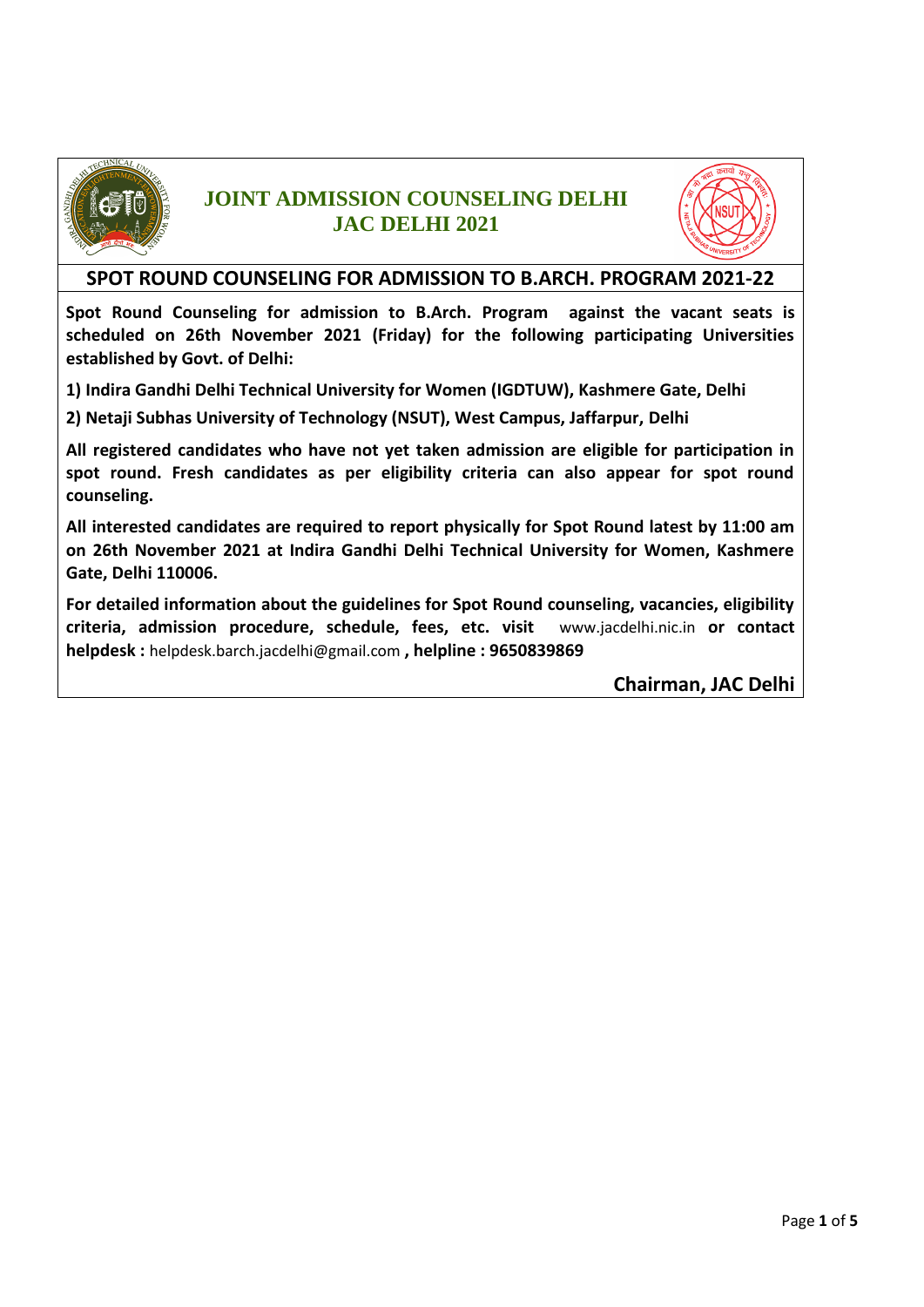



## **Guidelines for SPOT Round for B.Arch. Admissions 2021**

| <b>Date of Spot Round</b> | 26 <sup>th</sup> November 2021 (Friday)<br>(Candidates are required to report physically at |  |  |
|---------------------------|---------------------------------------------------------------------------------------------|--|--|
|                           |                                                                                             |  |  |
|                           | the venue for Spot Round latest by 11:00 am)                                                |  |  |
| <b>Venue</b>              | Auditorium, Indira Gandhi Delhi Technical                                                   |  |  |
|                           | University for Women (IGDTUW), Kashmere                                                     |  |  |
|                           | <b>Gate, Delhi - 110006</b>                                                                 |  |  |
| <b>Participating</b>      | 1. Indira Gandhi Delhi Technical University for                                             |  |  |
| <b>Institutions</b>       | Women                                                                                       |  |  |
|                           | 2. Netaji Subhas University of Technology                                                   |  |  |

### **1). Who are eligible?**

- (i) All registered candidates on JAC Delhi portal (www.jacdelhi.nic.in), for admission to B.Arch. program
- (ii) Fresh candidates (who are not yet registered with JAC Delhi 2021), as per eligibility criteria, can also appear for spot round counselling. Fresh Candidates will fill the application form at the venue and submit the same alongwith NATA 2021 score Card, Mark Sheet of the qualifying examination, Demand draft of Rs 750/- in favour of "JAC DELHI" payable at Delhi (*as non- refundable registration-cum-counseling fee*) and other necessary documents latest by 11:00 a.m.

### **2).Procedure for SPOT ROUND**

- i) **The candidate has to physically report for Spot Round Counselling** at SPOT Round Venue, latest by 11:00 am along with all the documents mentioned in Chapter 3 of B.Arch Admission Brochure
- ii) **Candidates must bring a demand draft of Rs 1,32,000/- (Rs. One Lakh Thirty Two Thousand Only) in favour of "JAC DELHI " payable at Delhi, alongwith all original documents as mentioned in Section 3, one set of self-attested photocopies of documents and 3 passport size recent colored photograph.**
- iii) Merit Rank List for all the eligible candidates who have physically reported at the SPOT Round venue (latest by  $11:00$  am on  $26<sup>th</sup>$  November 2021) for admission shall be prepared as mentioned in Chapter 2 of Admission Brochure.
- iv) The admission to the candidates will be offered in order of Merit Rank List.
- v) The admission will be offered first to the Reserved Category Candidates (SC/ST/OBC-NCL/EWS) and the vacant seats will be de-reserved (**except for EWS**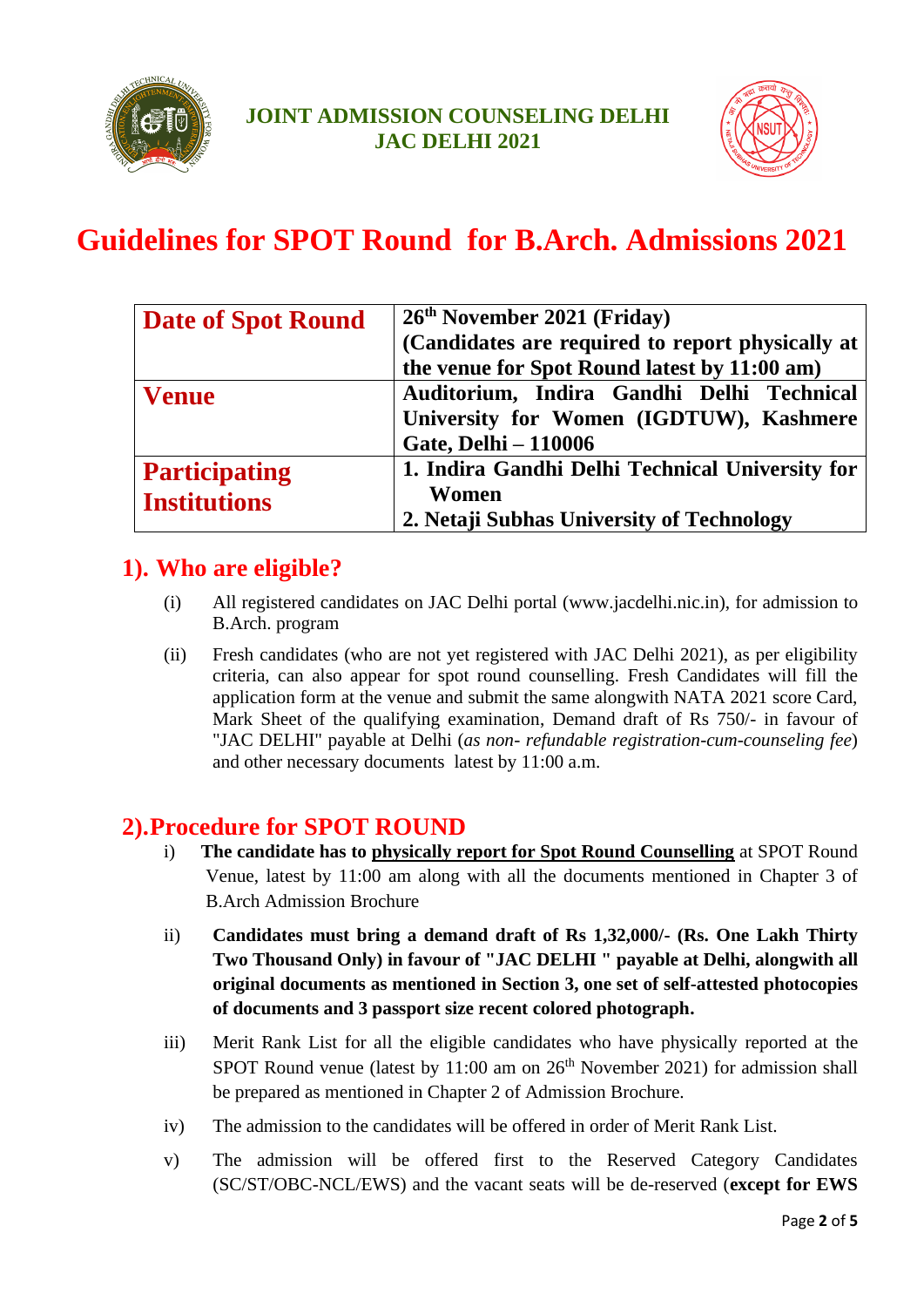**Category**) as per the Seat Conversion Rules mentioned in Chapter 3 of the Admission Brochure

- vi) **The Choices filled by the candidates for earlier Rounds of Online Counselling will not be valid for this SPOT Round of Counselling**. However, the candidates are advised to choose the available seat in SPOT round wisely.
- vii) If a candidate fails to deposit the admission fee draft immediately at the time of seat allotment for whatsoever reason, the seat allotted to him/her will be immediately cancelled and offered to the next candidate on the basis of merit.
- viii) No deficiency will be allowed in the spot round, the candidature will be cancelled at once and no representation will be entertained thereafter under any circumstances.
- ix) Non-reporting of the candidate as per the schedule and within the stipulated time, forfeits the claim for admission for the reasons whatsoever may be and no request will be entertained thereafter.
- x) JAC DELHI 2021 reserves the right to make any modification/ alteration in the process/procedure/schedule with prior information to the available aspirants at that moment of time.
- xi) In case of withdrawal after admission, no fees shall be refunded to candidates taking admission during spot round.
- xii) For eligibility conditions and detailed fee structure, please refer admission brochure for admission to B.Arch. program, available of JAC Delhi website

#### **3).Required Documents**

The candidate must bring following documents in original for spot round counseling :

- i) All registered candidates shall bring print out of online filled Registration Form. Fresh candidates must submit the application form as mentioned in Para 1 above.
- ii) A Demand Draft of Rs 1,32,000/- in favour of **JAC DELHI payable at Delhi.**
- iii) Three recent passport size colored photograph.
- iv) Printout of the Score Card of NATA 2021.
- v) Marks sheet of the qualifying examination i.e. Class XII or equivalent or 10+3 Diploma examination.
- vi) Date of Birth Certificate as indicated in High School or equivalent examination i.e. Class X.
- vii) Reserved category / sub-category Certificate as mentioned in Chapter 3 of the Admission Brochure.
- viii) Medical fitness certificate original (Format available in Chapter 7 in the B.Arch Admission Brochure available on JAC delhi website).
- ix) Candidates claiming reservation for seats reserved for Persons with Disability shall bring the following documents:
- a. A certificate of physical disability issued by the Competent Authority as per the provision of the Persons with Disabilities Act 2016 in the prescribed format as given under the Act.
- b. The Candidate with benchmark disabilities shall produce the medical certificate issued by the Govt. Hospitals duly notified by the Govt. of NCT of Delhi/Other State government and further duly verified by the Chief Medical Officer of the concerned Government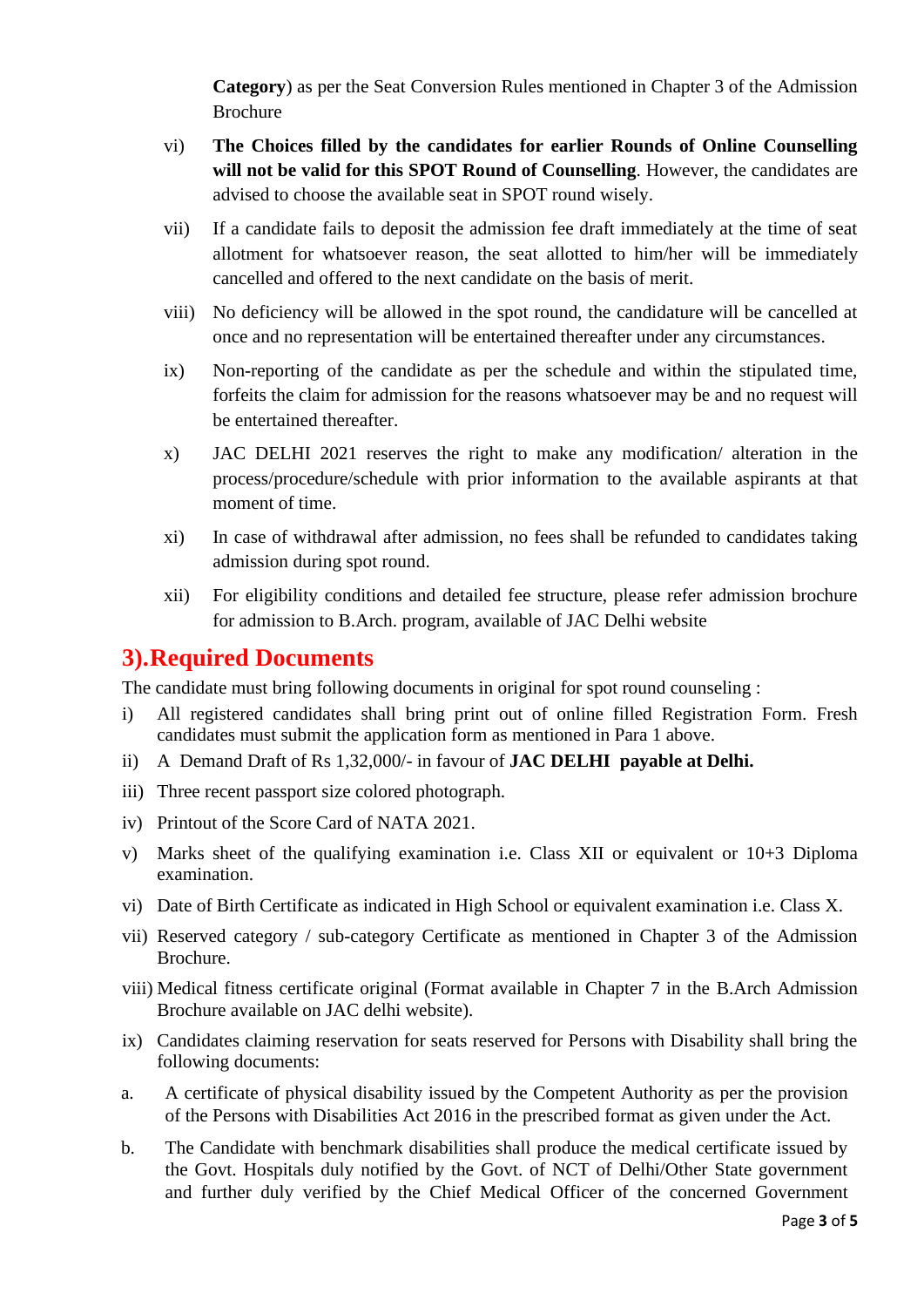Hospital.

- c. A certificate, duly recommended by any of the Vocational Rehabilitation Centres for the handicapped, including Vocational Rehabilitation Centre for the handicapped, 9-11 VikasMarg, Karkarduma, Delhi 110092, established by the Ministry of Labour and Employment.
- x) For Defence (CW) sub-category, candidate needs to submit all the documents/certificates specified corresponding to the priority applicable to candidate

**Note: All the certificates claiming reservation under various categories / sub-categories must have been issued on or before Spot round.**

### **Venue:**

### **Auditorium,**

### **Indira Gandhi Delhi Technical University for Women(IGDTUW), Kashmere Gate Delhi - 110006**

# **Tentative Schedule for SPOT ROUND**

**Time of Reporting : from 9:00 am to 11:00 am**

| DATE: 26.11.2021 (FRIDAY) |                                                                                                                                   |                           |
|---------------------------|-----------------------------------------------------------------------------------------------------------------------------------|---------------------------|
| S. No.                    | Category                                                                                                                          | <b>Allotment of seats</b> |
| $\mathbf{1}$              | <b>Display of Merit Rank List</b>                                                                                                 | $12:30$ pm                |
| $\overline{2}$            | PD sub-category: Both Delhi and Outside Delhi Region <sup>®</sup><br>CW (All Priority) sub-category: Both Delhi and Outside Delhi | $1:00$ pm                 |
|                           | Region                                                                                                                            |                           |
| 3                         | ST: Delhi Region and Outside Delhi Region#                                                                                        | $1:30$ pm                 |
| $\overline{4}$            | SC: Delhi Region and Outside Delhi Region                                                                                         | $2:00 \text{ pm}$         |
| 5                         | OBC: Delhi Region and Outside Delhi Region                                                                                        | $3:00 \text{ pm}$         |
| 6                         | EWS: Delhi Region and Outside Delhi Region                                                                                        | 3:30 pm                   |
| $\overline{7}$            | <b>GENERAL: Outside Delhi Region</b>                                                                                              | $4:00 \text{ pm}$         |
| 8                         | <b>GENERAL: Delhi Region</b>                                                                                                      | $4:30 \text{ pm}$         |